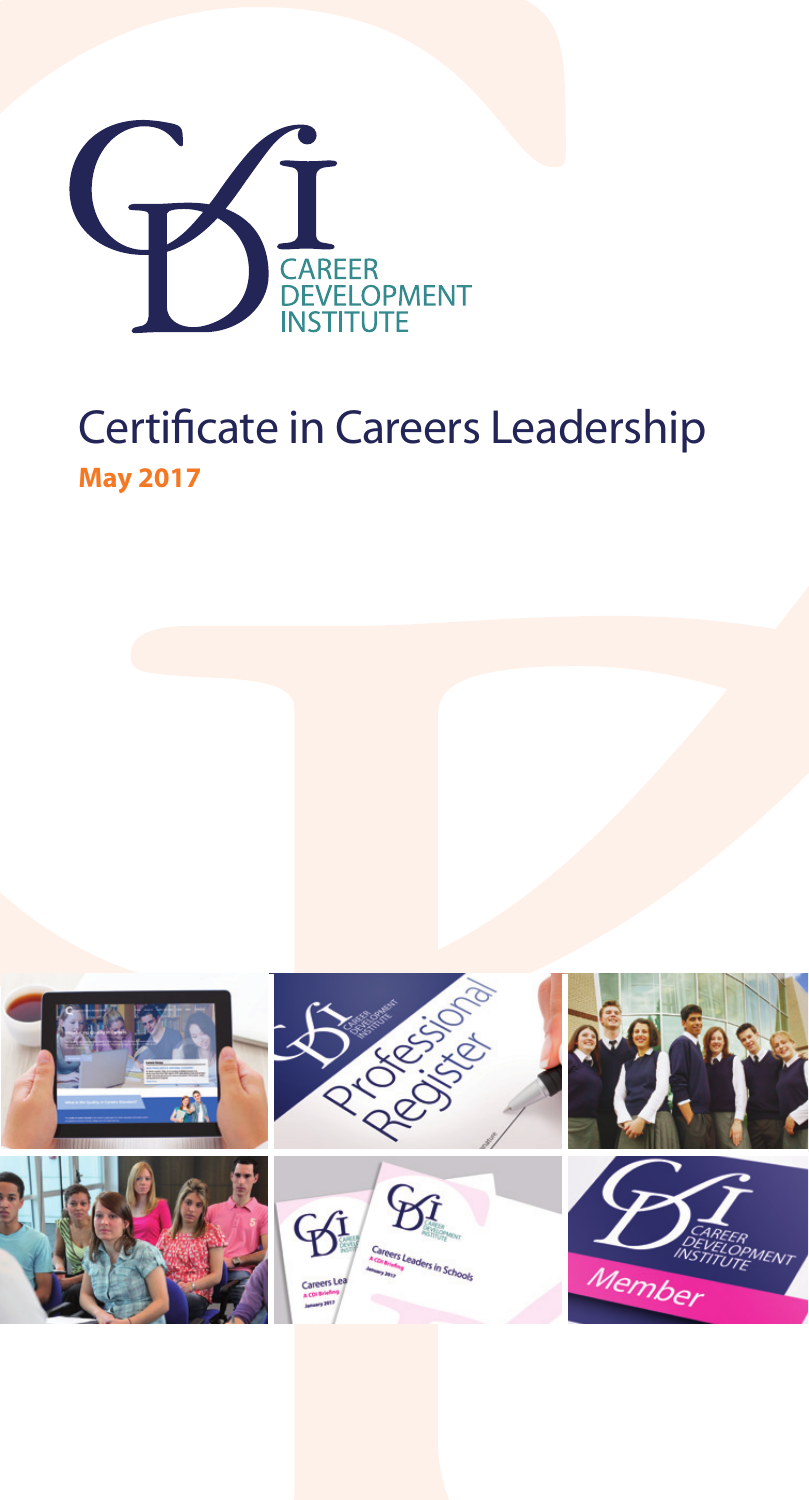

# CDI Academy

**As the professional body for the sector the CDI is delighted that following OCR Approval in February 2017 the CDI Academy can now offer the full range of QCF qualifications in career information, advice, guidance and development.** 

**In the modern curriculum a Careers Leader provides or advises on strategic leadership and quality assurance.**

**In response to demands from the sector and the growing awareness amongst politicians and stakeholders of the role of Careers Leaders in schools/ colleges, we have decided to start our delivery with the CDI Level 6 Certificate in Careers Leadership.** 

**During 2017 we will be launching further certificate programmes including the Certificate in Career Guidance Theory, achievement of which for holders of the NVQ Level 4 in Advice and Guidance or LDSS undertaken before 2011 will enable them to apply to join the UK Register of Career Development Professionals.**



# Certificate in Careers Leadership

There is significant government and stakeholder support to see the role of Careers Leader as central to improving career education and guidance in our schools/colleges and the school improvement agenda.

In the modern curriculum a Careers Leader provides or advises on strategic leadership and quality assurance and co-ordinates internally and networks externally to provide a coherent programme of careers education and guidance. This includes: providing initial careers information and advice; securing access to personal career guidance; providing career education and promoting subject teaching linked to careers; facilitating encounters with employers and with education and training providers.

The Gatsby benchmarks will be central to the new Career Strategy and the units of this certificate will contribute to a demonstration of how the Gatsby Benchmarks can be met, especially Benchmark 1: a stable careers programme.

We have carefully mapped the programme to both the Gatsby Benchmarks and Quality in Careers Standard to ensure that you will be covering topics and issues that relate to currently used frameworks of best practice.

Importantly this certificate programme will be useful for any organisation using the Compass, careers benchmarking tool, and those aiming to achieve or revalidate the Quality in Careers Award.

**The CDI Certificate in Careers Leadership** provides essential training for people who are either new to the career leadership role or who have many years of experience and would like to have accreditation for their work.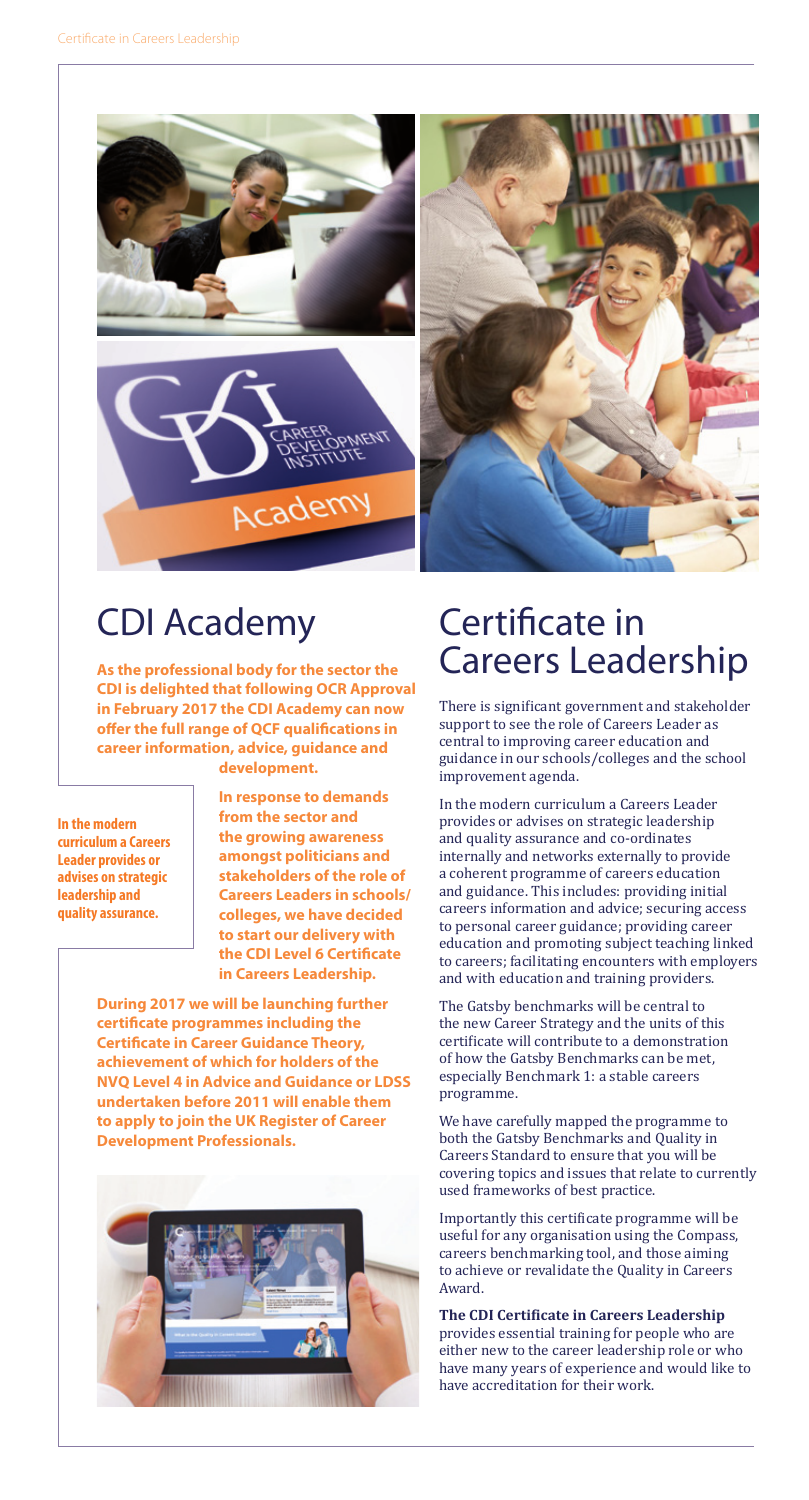The certificate consists of the following three QCF Level 6 units:

- Plan and design career-related learning programmes;
- Lead and manage career development work in an organisation;
- Continuously improve career development work in an organisation.

No previous qualification is required, but appropriate workload, academic ability and commitment to study at Level 6 are needed. You must be a member of the CDI to undertake this qualification.

# What you will be expected to do

## **Taught days**

For each of the three units, attendance at a live training day **will be required**. These taught days, delivered by experienced career development professional, Kath Wright, will cover the knowledge and skills that you will be expected to evidence in order to demonstrate your competence.

#### **Assessment**

At the training day you will meet your Assessor (Claire Nix, Mark Yates or Kath Wright) who will subsequently meet with you virtually or in some cases in person. They will explain assessment arrangements, how they will monitor your progress and explain how to use OneFile to house your evidence. They will agree a realistic timescale with you to produce your evidence and for this to be assessed.

OneFile is the online portfolio system which is used by all of our candidates.

They will also help you to access further information/resources of relevance to this unit, find out if you have any additional needs and discuss how as the assessor they can best support you.

### **Methods of Assessment**

The following are all acceptable sources of evidence for assessment and you will agree which ones to use with your Assessor: Observation; Questioning; Professional discussion; Work products; Witnesses testimonies; Personal statement; Assignments, Tasks and Projects.

#### **Internal Verification**

Following successful assessment of your evidence this will be internally verified by the CDI Professional Development Manager, Claire Johnson and then submitted to OCR for external verification. If successful you will then receive your OCR certificate for this unit. The same process applies for all three units.

#### **Certification**

On successful completion of the three units and as a Career Development Institute member you will be awarded the CDI Certificate of Careers Leadership. If you are a qualified teacher you will also be able to apply to join the UK Register of Career Development Professionals. If you have a different combination of qualifications please contact claire.johnson@thecdi.net for details of the Alternative Qualifications route to the Register.

#### **Added Value**

All candidates will receive a bespoke workbook for each of the units; the opportunity to attend specific CDI webinars; join a Community of Interest for Careers Leadership candidates and the chance to hear talks as part of the training



**The Gatsby benchmarks will be central to the new Career Strategy and the units of this certificate will contribute to a demonstration of how the Gatsby Benchmarks can be met.**